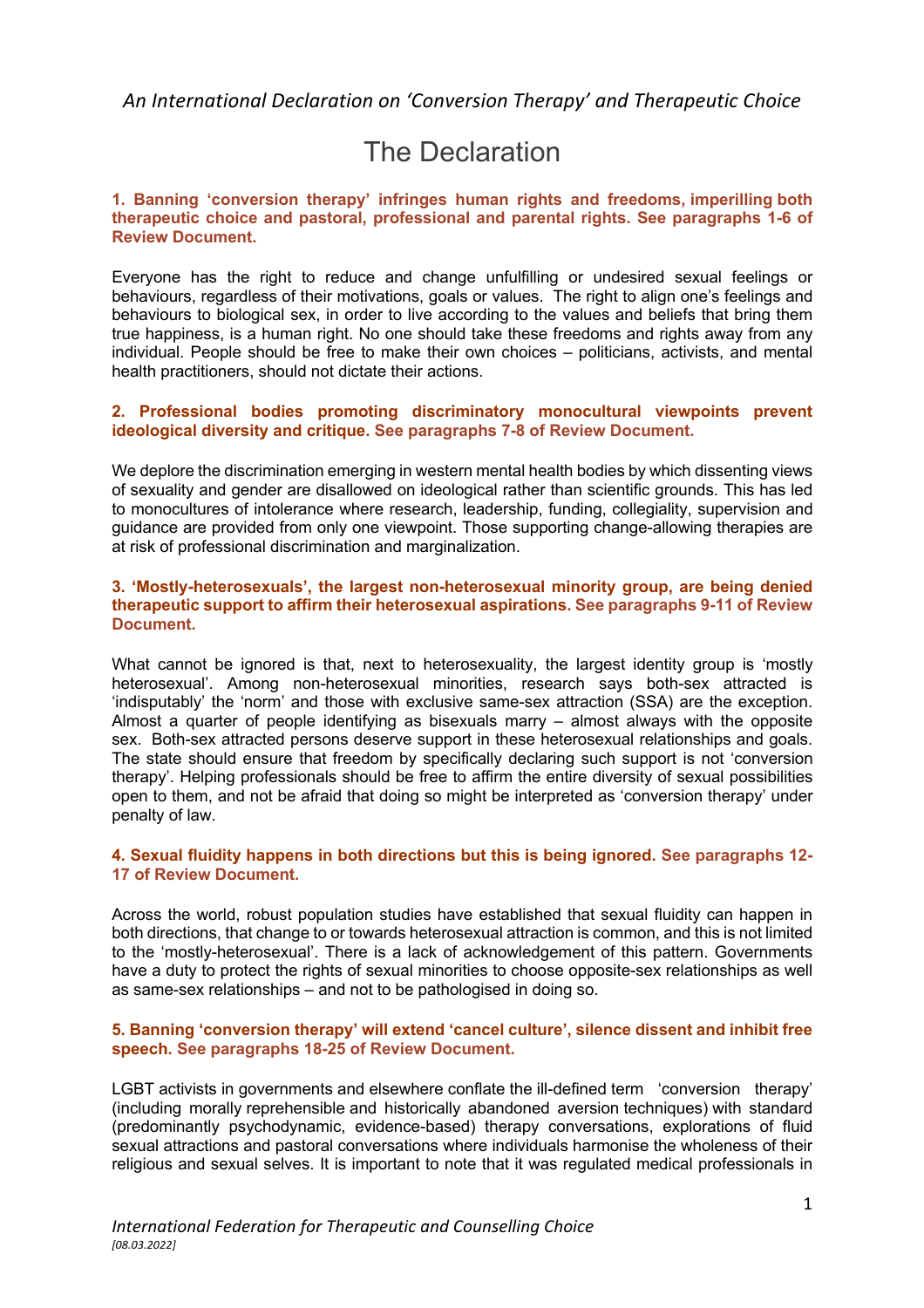some countries, for example the U.K., who in the past administered morally reprehensible aversion therapies, not today's counsellors and psychotherapists. Legislative bans on so-called 'CT' impose restrictions, fines and criminal charges on any provider of standard psychotherapeutic and counselling approaches and pastoral care workers, who offer help to individuals voluntarily seeking support with undesired same-sex feelings and gender confusion. Advocates of so-called 'conversion therapy' bans, use malicious language, such as 'harm' and 'torture' that misrepresents actual practices, in order to advance an ideological viewpoint.

## **6. Political aspirations sacrifice much needed therapy for children and adults who feel distress about their sex. See paragraph 26 of Review Document.**

'CT' bans for minors will effectively prohibit children with 'gender dysphoria (GD)' from being offered and receiving what the government of Finland, for example, has determined based on research, should be the first line treatment for 'gender dysphoria'. This involves treating psychiatric conditions that may predispose adolescents to onset of 'gender dysphoria', that is, psychological interventions to help them to be comfortable with their biological sex, and not medically interfering with their bodies until they mature to age 25. Contrary to this, so called medical affirmative care, trying to change the body to match the feelings, is insufficiently evidenced with few studies on the long-term effects of gender affirming treatment in children. However, there is a plethora of evidence highlighting harmful side effects of this approach, such as sterility, infertility, reduced bone-mass and voice changes, etc.

## **7. 'Conversion therapy' bans are unsafe while potential causal links between trauma and same-sex attractions and 'gender dysphoria' remain unexamined. See paragraph 27 of Review Document.**

Despite the fact that there is currently insufficient research to explain the causes of any unwanted same-sex behaviour or 'gender dysphoria', authoritative bodies have irresponsibly moved ahead with 'conversion therapy' bans. They are doing this despite knowing that there are potentially causal trauma links but without conducting the research needed to determine what role trauma plays in the formation of same-sex behaviour and 'gender dysphoria' and therefore how to care adequately for those distressed by their same-sex behaviour.

## **8. Change-allowing therapies do not actually cause 'harm' or increase suicidality according to peer-reviewed research. See paragraphs 28-31 of Review Document.**

Contrary to media reports, peer-reviewed research has found that change-allowing therapy does not increase suicidality or harmful behaviours, and appears to reduce it in some cases dramatically, even for people who remain LGB-identified, who do not experience change they hoped for through therapy. Self-reporting to biased journalists, who are unwilling to corroborate the claims or offer alternative accounts, is common practice, resulting in widespread disinformation on this topic. We support investigations of alleged therapeutic malpractice where cases have been reported with at least *prima facie* evidence to support the defence. We do not support biased self-reporting.

#### **9. Torture claims in 'conversion therapy' are unsubstantiated and are designed to silence dissent. See paragraphs 32-36 of Review Document.**

Claims of torture in talking therapy in the Western world are without substantiation. These are employed as convenient and emotionally loaded defamation to try to control us and take away our freedoms. There are no court cases where a licensed professional has been found to have administered torture or abusive treatment when addressing unwanted same-sex attraction. Linking therapy bans and torture appears to be aimed at ensuring such bans cannot be contested under any circumstances. We call on those reporting alleged abuse to provide robust analysis of the evidence-base linked to the torture which they cite.

## **10. Church leaders conceding to unsafe 'conversion therapy' bans defame and undermine the potentially complementary roles of pastoral and professional counselling. See paragraphs 37-39 of Review Document.**